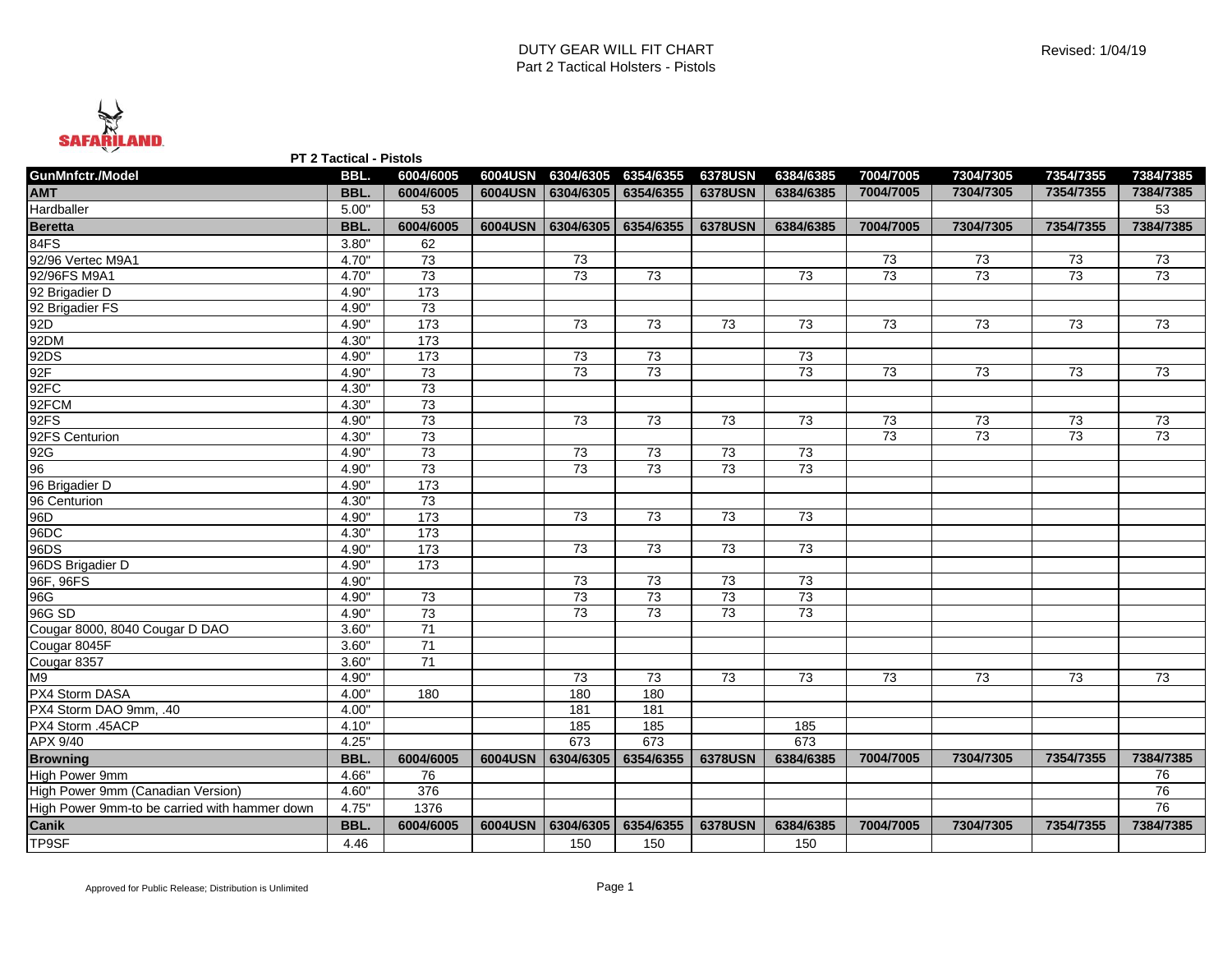| <b>TP9SF Elite</b><br>150<br>150<br>150<br>4.19<br>TP9SA<br>4.47<br>150<br>150<br>150<br>Colt<br>BBL.<br>6004/6005<br>6304/6305<br>6354/6355<br><b>6378USN</b><br>6384/6385<br>6004USN<br>7004/7005<br>7304/7305<br>7354/7355<br><b>Combat Elite</b><br>5.00"<br>53<br><b>Delta Elite</b><br>$\overline{53}$<br>5.00" | 7384/7385<br>53<br>53<br>53<br>53<br>53<br>53 |
|-----------------------------------------------------------------------------------------------------------------------------------------------------------------------------------------------------------------------------------------------------------------------------------------------------------------------|-----------------------------------------------|
|                                                                                                                                                                                                                                                                                                                       |                                               |
|                                                                                                                                                                                                                                                                                                                       |                                               |
|                                                                                                                                                                                                                                                                                                                       |                                               |
|                                                                                                                                                                                                                                                                                                                       |                                               |
|                                                                                                                                                                                                                                                                                                                       |                                               |
| 5.00"<br>$\overline{53}$<br>Delta Gold Cup                                                                                                                                                                                                                                                                            |                                               |
| Gold Cup Nat'l Match<br>5.00"<br>$\overline{53}$                                                                                                                                                                                                                                                                      |                                               |
| 53<br>Government1911<br>5.00"<br>53<br>53<br>53                                                                                                                                                                                                                                                                       |                                               |
| Colt M45A1 CQBP<br>056<br>5.00"                                                                                                                                                                                                                                                                                       |                                               |
| $\frac{\mathsf{CZ}}{75,85}$<br>6004/6005<br>6004USN 6304/6305 6354/6355<br>7004/7005<br>7304/7305<br>7354/7355<br>BBL.<br><b>6378USN</b><br>6384/6385                                                                                                                                                                 | 7384/7385                                     |
| 4.50"<br>90                                                                                                                                                                                                                                                                                                           |                                               |
| 75 P-01<br>3.80"<br>290                                                                                                                                                                                                                                                                                               |                                               |
| $P-07$<br>292<br>292<br>292<br>3.80"                                                                                                                                                                                                                                                                                  |                                               |
| $P-09$<br>294<br>294<br>4.53"<br>294                                                                                                                                                                                                                                                                                  |                                               |
| <b>P10C</b><br>392<br>392<br>4.02"<br>392                                                                                                                                                                                                                                                                             | 392                                           |
| <b>EAA</b><br>BBL.<br>6004USN<br>6304/6305<br>6354/6355<br><b>6378USN</b><br>6384/6385<br>7004/7005<br>7304/7305<br>7354/7355<br>6004/6005                                                                                                                                                                            | 7384/7385                                     |
| Witness 9mm, 40SW, Sport 9mm, Sport 40SW<br>4.50"<br>90                                                                                                                                                                                                                                                               |                                               |
| <b>FN</b><br>7354/7355<br>BBL.<br>6004/6005<br>6004USN<br>6304/6305<br>6354/6355<br><b>6378USN</b><br>7004/7005<br>7304/7305<br>6384/6385                                                                                                                                                                             | 7384/7385                                     |
| Five-Seven<br>4.80"<br>61                                                                                                                                                                                                                                                                                             |                                               |
| Five-Seven MKII<br>4.80"<br>361                                                                                                                                                                                                                                                                                       |                                               |
| FNP-9<br>260<br>4.00"                                                                                                                                                                                                                                                                                                 |                                               |
| $FNP-45$<br>4.50"<br>261                                                                                                                                                                                                                                                                                              |                                               |
| FNS <sub>9</sub><br>269<br>269<br>269<br>4.00"<br>266                                                                                                                                                                                                                                                                 |                                               |
| <b>FNS 40</b><br>266<br>266<br>4.00"<br>266<br>266                                                                                                                                                                                                                                                                    |                                               |
| <b>FNS 9/40</b><br>267<br>267<br>5.00"                                                                                                                                                                                                                                                                                |                                               |
| <b>FNX 9/40</b><br>4.00"<br>265                                                                                                                                                                                                                                                                                       |                                               |
| <b>FN 509</b><br>270<br>4.00"<br>270<br>270                                                                                                                                                                                                                                                                           | 270                                           |
| 7004/7005<br>7304/7305<br>7354/7355<br>BBL.<br>6004/6005<br>6004USN 6304/6305<br>6354/6355<br><b>6378USN</b><br>6384/6385<br><b>Glock</b>                                                                                                                                                                             | 7384/7385                                     |
| 17, 17C, 22, 22C, 31 (.357) All Gen<br>4.50"<br>83<br>83<br>83<br>835<br>835<br>835<br>83<br>83                                                                                                                                                                                                                       | 835                                           |
| 983<br>983<br>17 & 22 Gen1-4 Dual Mag release<br>4.50"<br>983                                                                                                                                                                                                                                                         |                                               |
| 283<br>283<br>19,19C, 23, 23C, 25, 32, 19X, 45 All Gen<br>4.00"<br>283<br>283<br>283<br>283<br>2835<br>2835<br>2835                                                                                                                                                                                                   | 2835                                          |
| 9283<br>19 & 23 Gen1-4 Dual Mag release<br>4.00"                                                                                                                                                                                                                                                                      |                                               |
| 4.60"<br>383<br>383<br>20, 20C, 21, 21C Gen1-4<br>383<br>383<br>383<br>383<br>383                                                                                                                                                                                                                                     | 383                                           |
| 4.60"<br>21SF Gen1-4 w/STD Glock Rails<br>383<br>383<br>383<br>383<br>383<br>383<br>383                                                                                                                                                                                                                               | 383                                           |
| 383<br>21SF Gen1-4 w/Picatinny Rails<br>4.60"                                                                                                                                                                                                                                                                         |                                               |
| 3.50"<br>283<br>26, 27, 33, 28 Gen1-4<br>183                                                                                                                                                                                                                                                                          | 183                                           |
| 29, 30, 30S Gen1-4<br>3.77"<br>483<br>483<br>483                                                                                                                                                                                                                                                                      | 483                                           |
| 30S<br>485<br>3.77"                                                                                                                                                                                                                                                                                                   |                                               |
| 34 All Gen<br>5.32"<br>683                                                                                                                                                                                                                                                                                            |                                               |
| 34, 35 Gen1-4<br>5.32"<br>683<br>683<br>683                                                                                                                                                                                                                                                                           |                                               |
| 3.75"<br>283                                                                                                                                                                                                                                                                                                          |                                               |
| $\frac{36}{37}$<br>783<br>4.50"<br>783<br>783<br>783                                                                                                                                                                                                                                                                  |                                               |
| 41 Gen4<br>5.31"<br>893<br>893                                                                                                                                                                                                                                                                                        |                                               |
| <b>Heckler &amp; Koch</b><br>BBL.<br>6304/6305<br>6354/6355<br>7004/7005<br>7304/7305<br>7354/7355<br>6004/6005<br>6004USN<br><b>6378USN</b><br>6384/6385                                                                                                                                                             | 7384/7385                                     |
| $\overline{P7}$<br>4.10"<br>82                                                                                                                                                                                                                                                                                        |                                               |
| <b>P7M8</b><br>4.10"<br>$\overline{82}$                                                                                                                                                                                                                                                                               |                                               |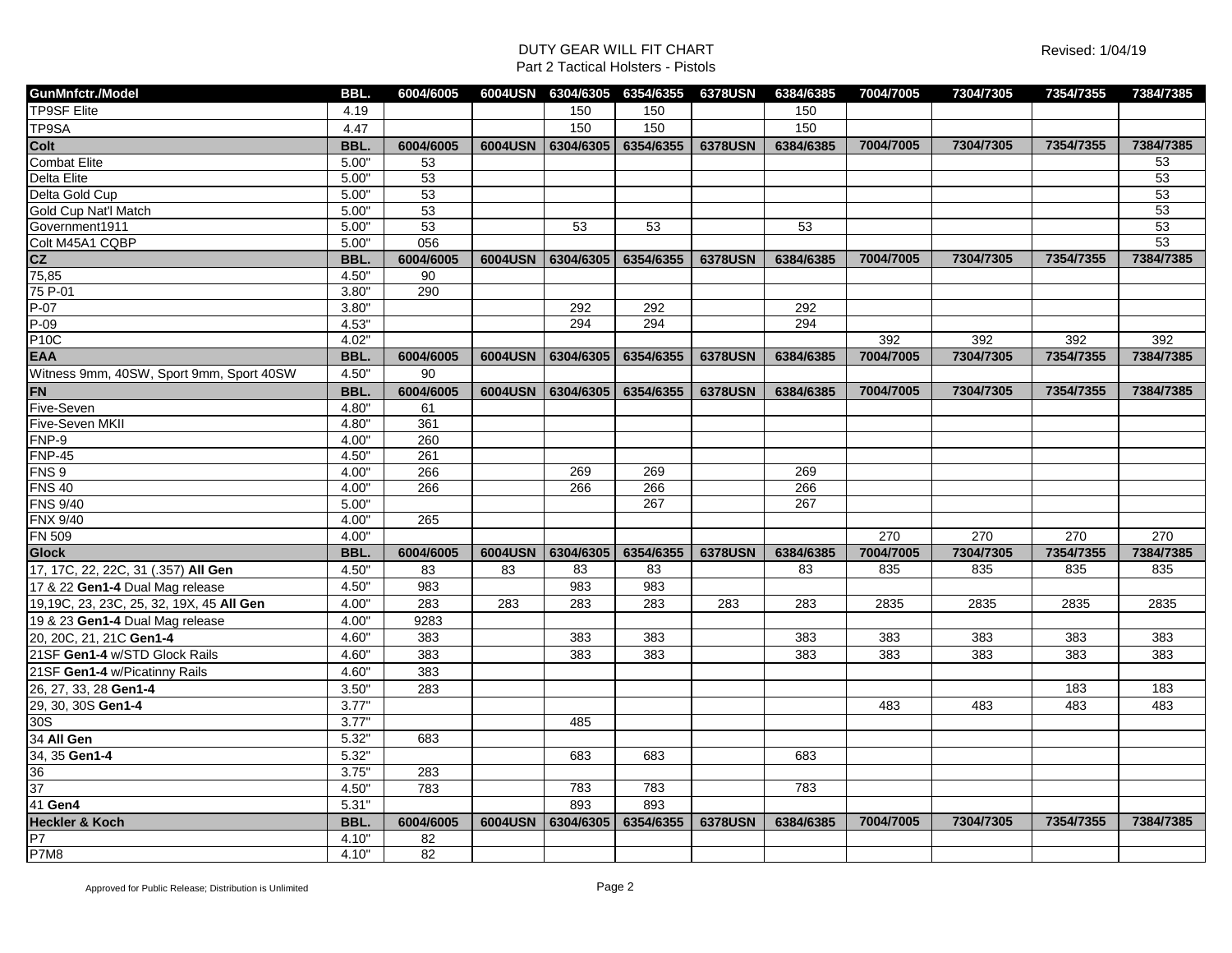| GunMnfctr./Model                              | <b>BBL</b> | 6004/6005 | 6004USN | 6304/6305 | 6354/6355 | <b>6378USN</b> | 6384/6385 | 7004/7005 | 7304/7305 | 7354/7355 | 7384/7385 |
|-----------------------------------------------|------------|-----------|---------|-----------|-----------|----------------|-----------|-----------|-----------|-----------|-----------|
| <b>P7M13</b>                                  | 4.10"      | 82        |         |           |           |                |           |           |           |           |           |
| P <sub>30</sub> D <sub>AO</sub>               | 3.78"      | 295       |         | 295       | 295       |                | 295       | 295       | 295       | 295       | 295       |
| P30L                                          | 4.45"      |           |         |           |           |                |           | 395       | 395       | 395       | 395       |
| P2000                                         | 3.50"      |           |         | 97        | 97        |                | 97        | 197       | 197       | 197       | 197       |
| P2000 European Version w/light mount frame    | 3.50"      | 97        |         |           |           |                |           | 197       | 197       | 197       | 197       |
| P2000 European Version and US Version w/light |            |           |         |           |           |                |           |           |           |           |           |
| mount frame                                   | 3.50"      | 97        |         |           |           |                |           | 197       | 197       | 197       | 197       |
| US Version P2000 DAO (bobbed hammer)          | 3.50"      | 297       |         |           |           |                |           | 197       | 197       | 197       | 197       |
| US Version P2000 DA/SA                        | 3.50"      |           |         |           |           |                |           | 397       | 397       | 197       | 197       |
| US Version P2000 SK DAO (bobbed hammer)       | 3.25"      | 297       |         |           |           |                |           |           |           |           |           |
| <b>USP 9, 40</b>                              | 4.25"      | 93        |         | 91        | 91        |                | 91        |           |           |           |           |
| USP 9, 40 with Rubber Spurred Hammer (with    |            |           |         |           |           |                |           |           |           |           |           |
| holster manufacture date of 2308 and after)   | 4.25"      |           |         | 91        |           |                |           |           |           |           |           |
| <b>USP 9C, 40C</b>                            | 3.58"      | 291       |         | 291       | 291       |                | 291       | 291       | 291       | 291       | 291       |
| USP 9 Compact/P10 (Non-US Version)            | 3.80"      |           |         | 391       | 391       |                | 391       | 391       | 391       | 391       | 391       |
| USP 9, 40 Cocked & Locked Only                | 4.25"      | 92        |         |           |           |                |           |           |           |           |           |
| <b>USP45</b>                                  | 4.41"      | 93        |         |           |           |                |           |           |           |           |           |
| USP45 Compact .45ACP                          | 3.80"      | 293       |         |           |           |                |           |           |           |           |           |
| USP 45 Cocked & Locked Only                   | 4.41"      | 92        |         |           |           |                |           |           |           |           |           |
| USP 40 Expert, USP45 Expert                   | 5.20"      | 96        |         |           |           |                |           |           |           |           |           |
| <b>MK23</b>                                   | 5.87"      | 94        |         |           |           |                |           |           |           |           |           |
| <b>HK 45</b>                                  | 4.60"      | 393       |         |           |           |                |           |           |           |           |           |
| VP9                                           | 4.09"      | 593       |         | 593       | 593       |                | 593       | 593       | 593       | 593       | 593       |
| Kimber                                        | <b>BBL</b> | 6004/6005 | 6004USN | 6304/6305 | 6354/6355 | <b>6378USN</b> | 6384/6385 | 7004/7005 | 7304/7305 | 7354/7355 | 7384/7385 |
| KIP45CUS                                      | 5.00"      | 53        |         |           |           |                |           |           |           |           | 53        |
| Gold Combat RL II, Warrior (w/light rail)     | 5.00"      | 56        | 56      | 56        | 56        |                | 56        |           |           |           | 53        |
| <b>ParaOrdance</b>                            | BBL.       | 6004/6005 | 6004USN | 6304/6305 | 6354/6355 | <b>6378USN</b> | 6384/6385 | 7004/7005 | 7304/7305 | 7354/7355 | 7384/7385 |
| 14.45LDA                                      | 5.00"      | 53        |         |           |           |                |           |           |           |           | 53        |
| 14.45LDALTD                                   | 5.00"      | 53        |         |           |           |                |           |           |           |           | 53        |
| 14.45LDALTDSS                                 | 5.00"      | 53        |         |           |           |                |           |           |           |           | 53        |
| 14.45LDASS                                    | 5.00"      | 53        |         |           |           |                |           |           |           |           | 53        |
| 16.40LDALTD                                   | 5.00"      | 53        |         |           |           |                |           |           |           |           | 53        |
| 16.40LDALTDSS                                 | 5.00"      | 53        |         |           |           |                |           |           |           |           | 53        |
| 18.9LDA                                       | 5.00"      | 53        |         |           |           |                |           |           |           |           | 53        |
| 18.9LDASS                                     | 5.00"      | 53        |         |           |           |                |           |           |           |           | 53        |
| 7.45LDA                                       | 5.00"      | 53        |         |           |           |                |           |           |           |           | 53        |
| 7.45LDASS                                     | 5.00"      | 53        |         |           |           |                |           |           |           |           | 53        |
| P14-45                                        | 5.00"      | 53        |         |           |           |                |           |           |           |           | 53        |
| P14-45LTD                                     | 5.00"      | 53        |         |           |           |                |           |           |           |           | 53        |
| P14-45LTDSS                                   | 5.00"      | 53        |         |           |           |                |           |           |           |           | 53        |
| P14-45SS                                      | 5.00"      | 53        |         |           |           |                |           |           |           |           | 53        |
| P16-40                                        | 5.00"      | 53        |         |           |           |                |           |           |           |           | 53        |
| P16-40LTDSS                                   | 5.00"      | 53        |         |           |           |                |           |           |           |           | 53        |
| P16-40SS                                      | 5.00"      | 53        |         |           |           |                |           |           |           |           | 53        |
| $P18-9$                                       | 5.00"      | 53        |         |           |           |                |           |           |           |           | 53        |
| <b>PRX1445</b>                                | 5.00"      | 56        | 56      | 56        | 56        |                | 56        |           |           |           | 53        |
| Todd Jarrett 1911                             | 5.00"      | 53        |         | 53        | 53        |                | 53        |           |           |           | 53        |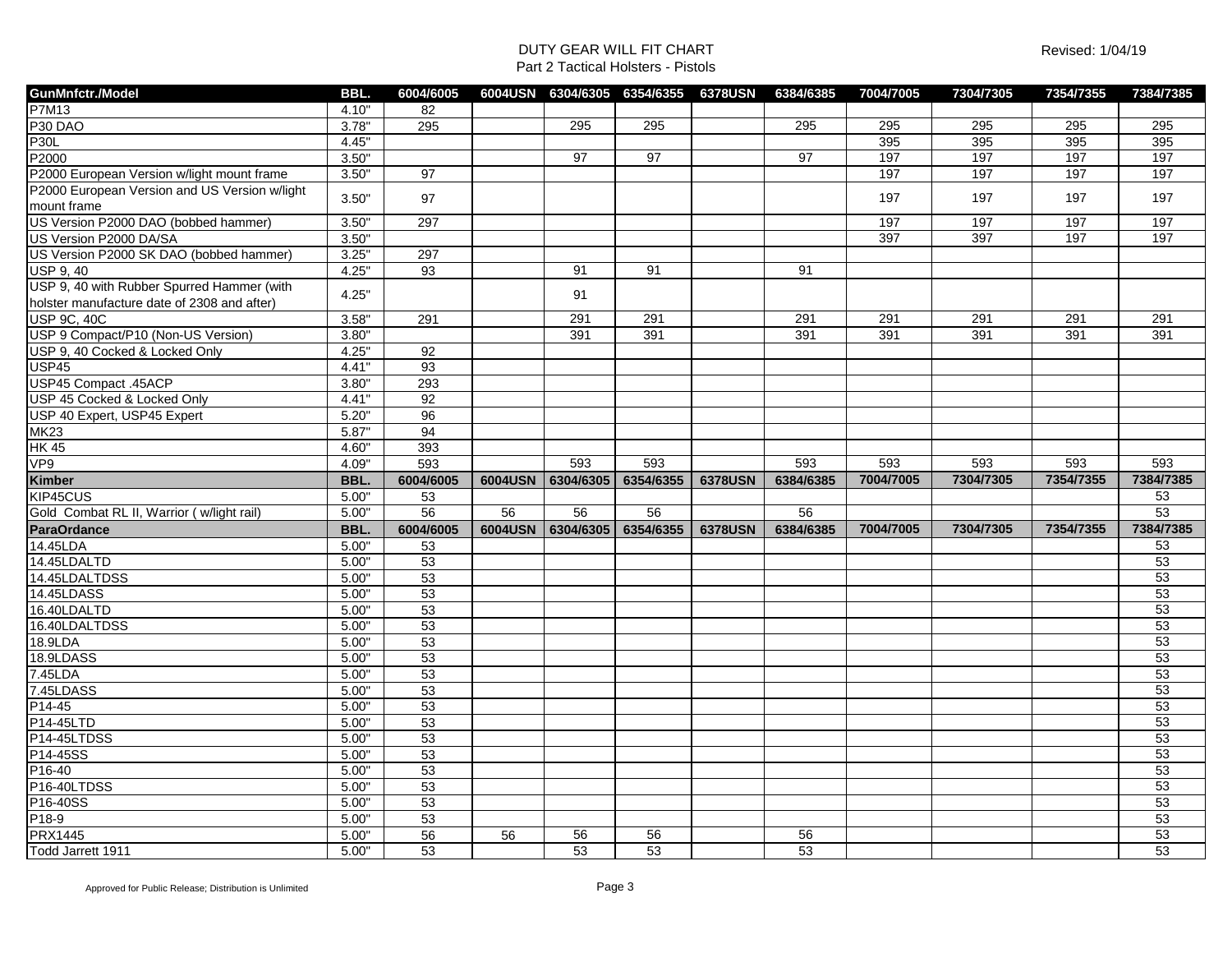| <b>GunMnfctr./Model</b>                                  | BBL.       | 6004/6005       |         | 6004USN 6304/6305 | 6354/6355       | <b>6378USN</b> | 6384/6385       | 7004/7005 | 7304/7305 | 7354/7355 | 7384/7385 |
|----------------------------------------------------------|------------|-----------------|---------|-------------------|-----------------|----------------|-----------------|-----------|-----------|-----------|-----------|
| <b>Ruger</b>                                             | BBL.       | 6004/6005       |         | 6004USN 6304/6305 | 6354/6355       | <b>6378USN</b> | 6384/6385       | 7004/7005 | 7304/7305 | 7354/7355 | 7384/7385 |
| American 9mm and .40 S&W                                 | 4.20"      |                 |         |                   |                 |                |                 | 167       | 167       | 167       | 167       |
| American .45 ACP                                         | 4.50"      |                 |         |                   |                 |                |                 | 168       | 168       | 168       | 168       |
| <b>Sig Sauer</b>                                         | <b>BBL</b> | 6004/6005       | 6004USN | 6304/6305         | 6354/6355       | <b>6378USN</b> | 6384/6385       | 7004/7005 | 7304/7305 | 7354/7355 | 7384/7385 |
| P220 before gun serial number (G158180), P226            |            |                 |         |                   |                 |                |                 |           |           |           |           |
| before serial gun number (365426)                        | 4.41"      | 77              |         | 77                | 77              | 77             | 77              |           |           |           |           |
| P220ST Stainless Steel P220R, P220S, P226R,              |            |                 |         |                   |                 |                |                 |           |           |           |           |
| P226S, P226SO with Accessory Rails                       | 4.41"      | 77              |         |                   |                 |                |                 |           |           |           |           |
| P220R Carry                                              | 3.90"      | 174             |         |                   |                 |                |                 |           |           |           |           |
| P220R Compact                                            | 3.75"      | 74              |         |                   |                 |                |                 |           |           |           |           |
| P <sub>225</sub>                                         | 3.90"      | 74              |         | 79                | 79              |                | 79              |           |           |           |           |
| P220R DAK, P226R DAK bobbed hammer w/light               | 4.41"      | 277             |         | 477               | 477             |                | 477             |           |           |           |           |
| rails                                                    |            |                 |         |                   |                 |                |                 |           |           |           |           |
| P226R / P220R / P226 / MK25 9MM/.40CAL /                 | 4.41       |                 |         |                   |                 |                |                 | 477       | 477       | 477       | 477       |
| P227R3.45                                                |            |                 |         |                   |                 |                |                 |           |           |           |           |
| P226DAO, P220DAO                                         | 4.41"      | 77              |         | 77                | 77              |                | 77              |           |           |           |           |
| <b>P226R MK25</b>                                        | 4.25"      | 77              |         |                   |                 |                |                 |           |           |           |           |
| P226R Elite                                              | 4.41"      |                 |         |                   | 477             |                | 477             |           |           |           |           |
| P227 (Note: Holster MFR after 29NOV13, however           |            |                 |         |                   |                 |                |                 |           |           |           |           |
| older models will fit but the SLS hood rubs against      | 4.40"      | 77              |         | 477               | 477             |                | 477             |           |           |           |           |
| the weapon's hammer)                                     |            |                 |         |                   |                 |                |                 |           |           |           |           |
| P228                                                     | 3.90"      | $\overline{74}$ |         | $\overline{74}$   | $\overline{74}$ |                | $\overline{74}$ | 447       | 447       | 447       | 447       |
| SIG P229R / P229 .40CAL .357                             | 3.90"      |                 |         |                   |                 |                |                 | 447       | 447       | 447       | 447       |
| SIG P229R DAK/ P229R E2 9MM                              | 3.90"      |                 |         |                   |                 |                |                 | 474       | 474       | 474       | 474       |
| P229R, P229R-1 E2 or DASA spurred hammer                 | 4.41"      |                 |         | 447               | 447             |                | 447             |           |           |           |           |
| DAK bobbed hammer w/light rails 40 cal only              |            |                 |         |                   |                 |                |                 |           |           |           |           |
| P <sub>229</sub>                                         | 3.90"      | 74              |         | 74                | 74              |                | 74              |           |           |           |           |
| P229 Elite                                               | 3.90"      |                 |         |                   | 74              |                | 74              |           |           |           |           |
| P229R DASA spurred hammer w/light rails                  | 3.90"      | 74              |         | 744               | 744             |                | 744             |           |           |           |           |
| P229R DAK bobbed hammer w/light rails                    | 3.90"      | 174             |         |                   | 744             |                | 744             |           |           |           |           |
| P239 (will only fit 9mm as of manufactured date<br>4603) | 3.625"     | 75              |         | 75                |                 |                |                 |           |           |           |           |
| P239 caliber 40 & 357                                    | 3.625      | 75              |         |                   |                 |                |                 |           |           |           |           |
| P250 Full Size 9mm, .40, .45                             | 4.70"      | 450             |         | 450               | 450             |                | 450             | 450       | 450       | 450       | 450       |
| P320 9mm, .40                                            | 4.70"      |                 |         | 450               | 450             |                | 450             | 450       | 450       | 450       | 450       |
| P320 X-Full or X-Vtac                                    | 4.70"      |                 |         |                   |                 |                |                 | 450       | 450       | 450       | 450       |
| P320 .45 ACP                                             | 4.50"      |                 |         |                   |                 |                |                 | 451       | 451       | 451       | 451       |
| P250 Compact 9mm, .40                                    | 3.88"      | 750             |         | 750               | 750             |                | 750             | 750       | 750       | 750       | 750       |
| P320C (Carry and Compact) 9mm, .40                       | 3.90"      |                 |         | 750               | 750             |                | 750             | 750       | 750       | 750       | 750       |
| P320C (Compact and Carry) .45 ACP                        | 3.90"      |                 |         |                   |                 |                |                 | 751       | 751       | 751       | 7751      |
| P320SCR 9mm                                              | 3.50"      |                 |         | 750               | 750             |                | 750             | 750       | 750       | 750       | 750       |
| P320SC (No Rails) 9mm                                    | 3.50"      |                 |         | 750               | 750             |                | 750             | 750       | 750       | 750       | 750       |
| P320 X-Carry                                             | 3.90"      |                 |         |                   |                 |                |                 | 752       | 752       | 752       | 752       |
| SIGPro SPC2009-w light mount rails                       | 3.50"      | 278             |         |                   |                 |                |                 |           |           |           |           |
| P2022 spurred hammer                                     | 3.87'      | 278             |         | 278               | 278             |                | 278             | 278       | 278       | 278       | 278       |
| P2022R-w Standard light mount rail                       | 3.87"      | 278             |         |                   |                 |                |                 | 278       | 278       | 278       | 278       |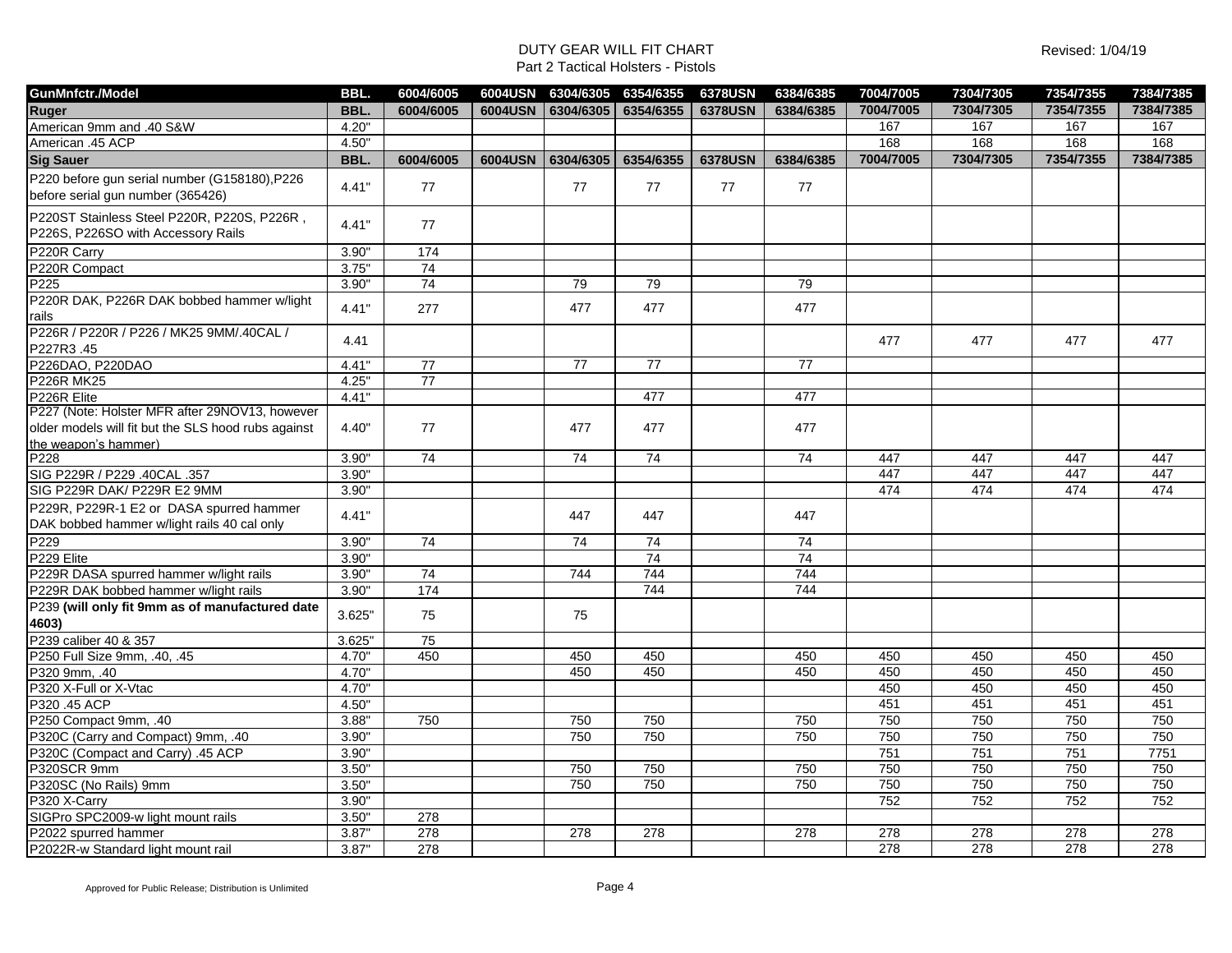| GunMnfctr./Model                          | BBL.   | 6004/6005         |         |           | 6004USN 6304/6305 6354/6355 6378USN |                | 6384/6385 | 7004/7005 | 7304/7305 | 7354/7355 | 7384/7385 |
|-------------------------------------------|--------|-------------------|---------|-----------|-------------------------------------|----------------|-----------|-----------|-----------|-----------|-----------|
| SIGPro SP2340, 2009                       | 3.875" | 78                |         |           |                                     |                |           |           |           |           |           |
| Sig Arms GSR Revolution 1911              | 5.00"  | 256               |         |           |                                     |                |           |           |           |           | 53        |
| <b>Smith &amp; Wesson</b>                 | BBL.   | 6004/6005         | 6004USN | 6304/6305 | 6354/6355                           | <b>6378USN</b> | 6384/6385 | 7004/7005 | 7304/7305 | 7354/7355 | 7384/7385 |
| 645                                       | 5.00"  | 210               |         |           |                                     |                |           |           |           |           |           |
| 1006                                      | 5.00"  | 210               |         |           |                                     |                |           |           |           |           |           |
| 4006                                      | 4.00"  | 140               |         |           |                                     |                |           |           |           |           |           |
| 4006TSW w/PICATINNY Rails, 4006TSW w/STD. |        |                   |         |           |                                     |                |           |           |           |           |           |
| Rails BOBBED HAMMER ONLY                  | 4.00"  | 141               |         |           |                                     |                |           |           |           |           |           |
| 4013TSW w/o light mount                   | 3.50"  | 20                |         |           |                                     |                |           |           |           |           |           |
| 4043                                      | 4.00"  | 140               |         |           |                                     |                |           |           |           |           |           |
| 4046                                      | 4.00"  | 140               |         |           |                                     |                |           |           |           |           |           |
| 4506                                      | 5.00"  | 210               |         |           |                                     |                |           |           |           |           |           |
| 4506-1                                    | 5.00"  | 210               |         |           |                                     |                |           |           |           |           |           |
| 4526                                      | 5.00"  | 210               |         |           |                                     |                |           |           |           |           |           |
| 4563TSW, 4566TSW, 4583TSW, 4586TSW (with  | 4.25"  | 210               |         |           |                                     |                |           |           |           |           |           |
| rails)                                    |        |                   |         |           |                                     |                |           |           |           |           |           |
| 4566                                      | 4.25"  | 210               |         |           |                                     |                |           |           |           |           |           |
| 4586                                      | 4.25"  | 210               |         |           |                                     |                |           |           |           |           |           |
| 5903                                      | 4.00"  | $\frac{140}{140}$ |         |           |                                     |                |           |           |           |           |           |
| 5904                                      | 4.00"  | 140               |         |           |                                     |                |           |           |           |           |           |
| 5906 shrttriggrd                          | 4.00"  | 140               |         |           |                                     |                |           |           |           |           |           |
| 5943 shrttriggrd                          | 4.00"  | 140               |         |           |                                     |                |           |           |           |           |           |
| 5944 shrttriggrd                          | 4.00"  | 140               |         |           |                                     |                |           |           |           |           |           |
| 5946 shrttriggrd                          | 4.00"  | 140               |         |           |                                     |                |           |           |           |           |           |
| 5946 & 5493 DAO without Rails             | 4.00"  |                   |         | 320       | 320                                 |                | 320       |           |           |           |           |
| 6904                                      | 3.50"  | 20                |         |           |                                     |                |           |           |           |           |           |
| 6906lgtriggrd                             | 3.50"  | 20                |         |           |                                     |                |           |           |           |           |           |
| 6906shrttriggrd                           | 3.50"  | 20                |         |           |                                     |                |           |           |           |           |           |
| 6924                                      | 3.50"  | $\overline{20}$   |         |           |                                     |                |           |           |           |           |           |
| 6926                                      | 3.50"  | 20                |         |           |                                     |                |           |           |           |           |           |
| Sigma 40,9mm                              | 4.50"  | 40                |         |           |                                     |                |           |           |           |           |           |
| Sigma 9C, 40C, 40V, 9V, 9E                | 4.00"  | 40                |         |           |                                     |                |           |           |           |           |           |
| Sigma 9F,40F                              | 4.50"  | 40                |         |           |                                     |                |           |           |           |           |           |
| SW99 9mm & .40                            | 4.00"  | 84                |         | 84        | 84                                  |                | 84        |           |           |           |           |
| <b>SW99 45ACP</b>                         | 4.25"  | 86                |         |           |                                     |                |           |           |           |           |           |
| M&P 2.0 9 without thumb safety            | 4.25"  | 219               |         | 222       | 222                                 |                | 222       | 219       | 222       | 222       | 222       |
| M&P 2.0 .40 without thumb safety          | 4.25"  | 219               |         | 219       | 219                                 |                | 219       | 219       | 219       | 219       | 219       |
| M&P 2.0 9 without thumb safety            | 5.00"  | 819               |         | 818       | 818                                 |                | 818       | 819       | 819       | 818       | 818       |
| M&P 2.0 .40 without thumb safety          | 5.00"  | 819               |         | 819       | 819                                 |                | 819       | 819       | 819       | 819       | 819       |
| M&P 2.0 9 with thumb safety               | 4.25"  |                   |         |           |                                     |                | 222       | 219       | 222       | 222       | 222       |
| M&P 2.0 .40 with thumb safety             | 4.25"  |                   |         |           |                                     |                | 219       | 219       | 219       | 219       | 219       |
| M&P 2.0 9 with thumb safety               | 5.00"  |                   |         |           |                                     |                | 818       | 819       | 819       | 818       | 818       |
| M&P 2.0.40 with thumb safety              | 5.00"  |                   |         |           |                                     |                | 819       | 819       | 819       | 819       | 819       |
| M&P 2.0 9 Compact without thumb safety    | 4.00"  | 219               |         | 222       | 222                                 |                | 222       | 219       | 222       | 222       | 222       |
| M&P 2.0 .40 Compact without thumb safety  | 4.00"  | 219               |         | 219       | 219                                 |                | 219       | 219       | 219       | 219       | 219       |
| M&P 2.0 .45 without thumb safety          | 4.60"  | 519               |         | 419       | 419                                 |                | 419       | 419       | 419       | 419       | 419       |
| M&P 2.0 .45 with or without thumb safety  | 4.60"  | 519               |         | 519       | 519                                 |                |           | 419       | 419       | 419       | 419       |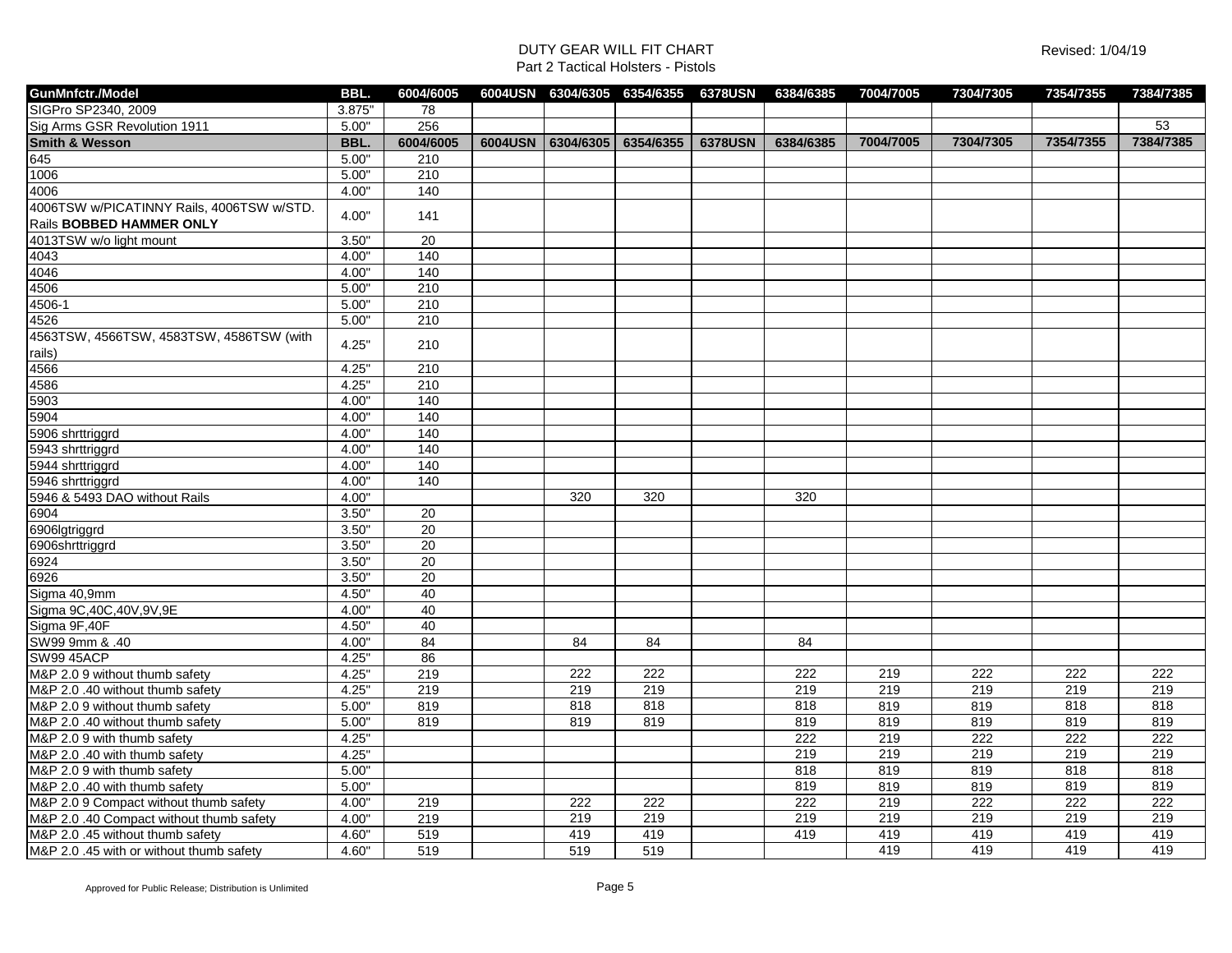| <b>S&amp;W M&amp;P .22 LR</b><br>219<br>4.25"<br>219<br>219<br>S&W M&P 9 & 40 without thumb safety<br>4.25"<br>219<br>219<br>219<br>219<br>219<br>219<br>219<br>219<br>219<br>4.25"<br>619<br>219<br>M&P 9 & .40 with thumb safety<br>619<br>619<br>M&P 9C & .40C without thumb safety<br>3.375"<br>219<br>219<br>219<br>3.375"<br>M&P 9C & .40C with thumb safety<br>719 | 219<br>219 |
|---------------------------------------------------------------------------------------------------------------------------------------------------------------------------------------------------------------------------------------------------------------------------------------------------------------------------------------------------------------------------|------------|
|                                                                                                                                                                                                                                                                                                                                                                           |            |
|                                                                                                                                                                                                                                                                                                                                                                           |            |
|                                                                                                                                                                                                                                                                                                                                                                           |            |
|                                                                                                                                                                                                                                                                                                                                                                           |            |
|                                                                                                                                                                                                                                                                                                                                                                           |            |
| M&P 9L, M&P 9Pro without thumb safety<br>5.00"<br>819<br>819<br>819<br>819<br>819<br>819<br>819                                                                                                                                                                                                                                                                           | 819        |
| 5.00"<br>820<br>819<br>819<br>819<br>M&P 9L, M&P 9Pro with thumb safety<br>820                                                                                                                                                                                                                                                                                            | 819        |
| M&P .45 without thumb safety<br>519<br>419<br>419<br>419<br>4.60"<br>419<br>419<br>419                                                                                                                                                                                                                                                                                    | 419        |
| 419<br>519<br>519<br>519<br>419<br>419<br>M&P .45 with or without thumb safety<br>4.60"                                                                                                                                                                                                                                                                                   | 419        |
| M&P .45C without thumb safety<br>4.00"<br>919<br>919<br>919                                                                                                                                                                                                                                                                                                               |            |
| 4.00"<br>920<br>M&P .45C with thumb safety<br>920                                                                                                                                                                                                                                                                                                                         |            |
| 5.00"<br>53<br>53<br>53<br>1911                                                                                                                                                                                                                                                                                                                                           | 53         |
| 1911 w/ Tactical Rails<br>5.00"<br>56<br>56<br>56                                                                                                                                                                                                                                                                                                                         | 53         |
| <b>Sphinx</b><br>6304/6305<br>6354/6355<br>6384/6385<br>BBL.<br>6004/6005<br>6004USN<br><b>6378USN</b><br>7004/7005<br>7304/7305<br>7354/7355                                                                                                                                                                                                                             | 7384/7385  |
| <b>SDP Standard</b><br>4.5"<br>281<br>281<br>281                                                                                                                                                                                                                                                                                                                          |            |
| 3.75"<br>3000 cocked and locked or with hammer down<br>182                                                                                                                                                                                                                                                                                                                |            |
| 182<br>3000 cocked and locked or with hammer down<br>4.50"                                                                                                                                                                                                                                                                                                                |            |
| <b>Springfield Armory</b><br>7304/7305<br>7354/7355<br>BBL.<br>6004/6005<br>6004USN   6304/6305  <br>6354/6355<br><b>6378USN</b><br>6384/6385<br>7004/7005                                                                                                                                                                                                                | 7384/7385  |
| Model1911-A1<br>5.00"<br>53<br>53<br>53<br>53                                                                                                                                                                                                                                                                                                                             | 53         |
| 56<br>56<br>1911 Operator<br>5.00"<br>56<br>56<br>56                                                                                                                                                                                                                                                                                                                      | 53         |
| 56<br>56<br>Operator TRP<br>56<br>56<br>56<br>5.00"                                                                                                                                                                                                                                                                                                                       |            |
| 148<br>XD 9mm .40, and .45<br>4.00"<br>148<br>148                                                                                                                                                                                                                                                                                                                         |            |
| 149<br>XD 9, 40, 45 and .357<br>5.00"<br>149<br>149                                                                                                                                                                                                                                                                                                                       |            |
| 148<br>148<br>XD MOD2 9, .40<br>4.00"<br>148                                                                                                                                                                                                                                                                                                                              |            |
| 148<br>$XD(M)$ 9mm<br>3.80"<br>148<br>148                                                                                                                                                                                                                                                                                                                                 |            |
| XD(M) 9mm<br>4.50"<br>149<br>145<br>145<br>145                                                                                                                                                                                                                                                                                                                            |            |
| 146<br>146<br>146<br>$XD(M)$ .40<br>4.50"<br>149                                                                                                                                                                                                                                                                                                                          |            |
| 146<br>146<br>146<br>4.50"<br>149<br>XD (M) 45                                                                                                                                                                                                                                                                                                                            |            |
| <b>STI/SVI</b><br>6304/6305<br>6354/6355<br>7304/7305<br>7354/7355<br>BBL.<br>6004/6005<br>6004USN<br><b>6378USN</b><br>6384/6385<br>7004/7005                                                                                                                                                                                                                            | 7384/7385  |
| 1911 with rails<br>5.00"<br>56<br>56                                                                                                                                                                                                                                                                                                                                      | 53         |
| 53<br>53<br>53<br>1911 without rails<br>5.00"                                                                                                                                                                                                                                                                                                                             | 53         |
| <b>STI Tactical</b><br>5.00"<br>56<br>56                                                                                                                                                                                                                                                                                                                                  | 53         |
| 7004/7005<br>7304/7305<br>7354/7355<br><b>Stinger</b><br>6004/6005<br>6004USN<br>6304/6305<br>6354/6355<br><b>6378USN</b><br>BBL.<br>6384/6385                                                                                                                                                                                                                            | 7384/7385  |
| $S-200$<br>164                                                                                                                                                                                                                                                                                                                                                            |            |
| <b>Tangfolio</b><br>BBL.<br>6004/6005<br>6304/6305<br>6354/6355<br><b>6378USN</b><br>6004USN<br>6384/6385<br>7004/7005<br>7304/7305<br>7354/7355                                                                                                                                                                                                                          | 7384/7385  |
| 3.66"<br>262<br>Force                                                                                                                                                                                                                                                                                                                                                     |            |
| 362<br>4.50"<br><b>Force Full Size</b>                                                                                                                                                                                                                                                                                                                                    |            |
| <b>Taser International</b><br>7004/7005<br>7304/7305<br>BBL.<br>6004/6005<br>6004USN 6304/6305 6354/6355<br><b>6378USN</b><br>7354/7355<br>6384/6385                                                                                                                                                                                                                      | 7384/7385  |
| <b>Advanced Taser M26</b><br>63<br>63                                                                                                                                                                                                                                                                                                                                     |            |
| X26<br>64<br>64                                                                                                                                                                                                                                                                                                                                                           |            |
| X26P<br>364<br>364                                                                                                                                                                                                                                                                                                                                                        |            |
| X3<br>163<br>163                                                                                                                                                                                                                                                                                                                                                          |            |
| <b>Taurus</b><br>7004/7005<br>7304/7305<br>7354/7355<br>BBL.<br>6004/6005<br>6004USN 6304/6305 6354/6355<br><b>6378USN</b><br>6384/6385                                                                                                                                                                                                                                   | 7384/7385  |
| 24/7 w/accy rails<br>4.00"<br>40                                                                                                                                                                                                                                                                                                                                          |            |
| <b>PT100</b><br>5.00"<br>175<br>175<br>175                                                                                                                                                                                                                                                                                                                                | 175        |
| <b>PT840</b><br>268<br>268<br>4.00"                                                                                                                                                                                                                                                                                                                                       |            |
| <b>PT809</b><br>268<br>268<br>4.00"                                                                                                                                                                                                                                                                                                                                       |            |